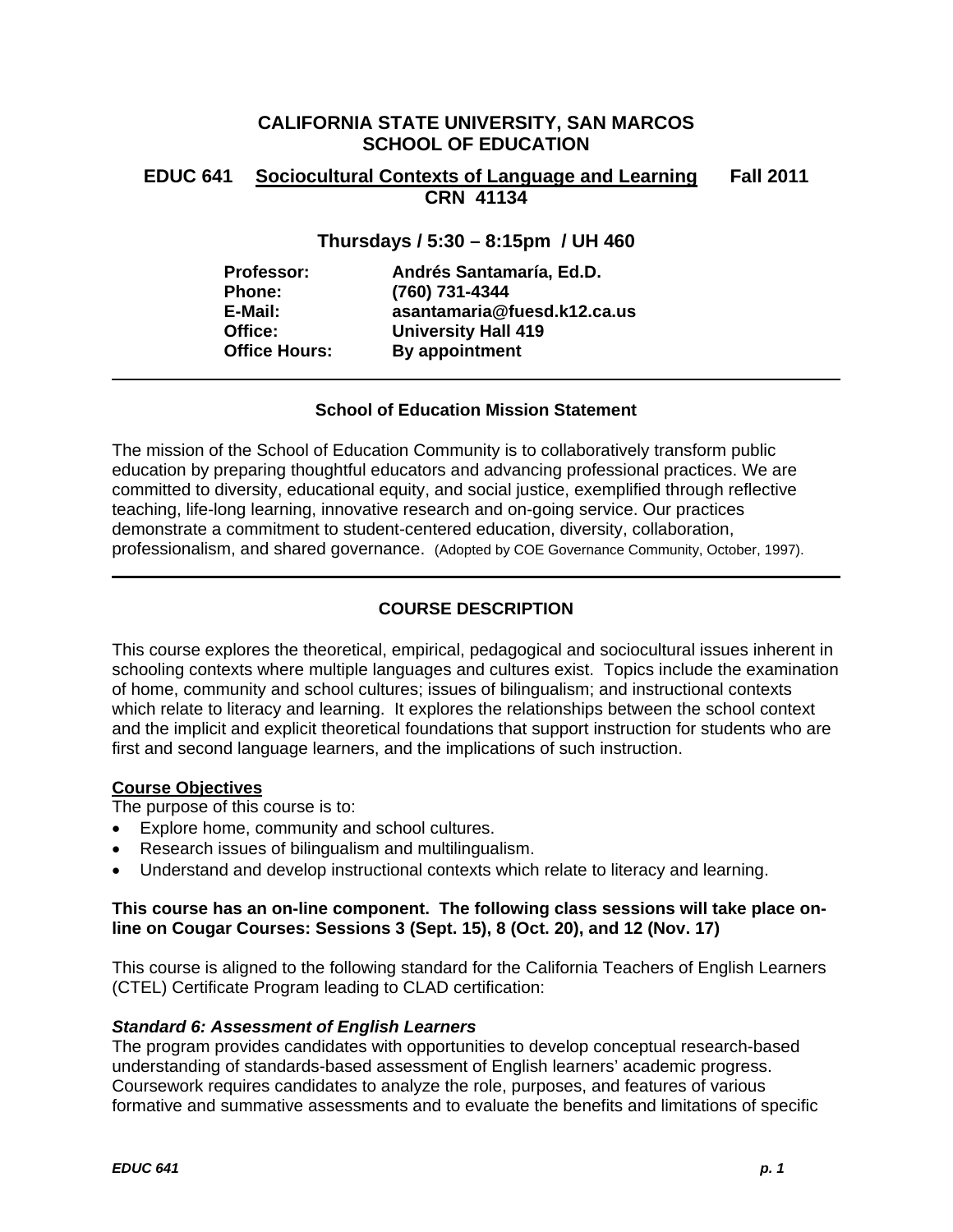formal and informal assessments for use with English Learners, including evaluating assessment instruments and methods for cultural and linguistic bias. Coursework also requires candidates to learn how to differentiate and scaffold assessments for and to provide feedback to English Learners. The program also requires candidates to interpret and use the results of assessments to help English learners achieve success in standards-based language curriculum and in content area instruction.

This course is also aligned with the following California Standards of Program Quality and Effectiveness for the Teacher Preparation Programs for Preliminary Multiple and Single Subject Teaching Credentials for the "Add On" Level I Education Specialist Mild/Moderate and Moderate/Severe credential candidates without AB 2042 or CLAD authorization:

## *Standard 7a: Multiple Subject Reading, Writing, and Related Language Instruction in English*

The professional preparation program provides substantive, research-based instruction that effectively prepares each candidate for a Multiple Subject (MS) Teaching Credential to deliver a comprehensive program of systematic instruction in reading, writing and related language arts aligned with the state adopted English Language Arts Academic Content Standards for Students and the Reading/Language Arts Framework. The program provides candidates with systematic and explicit instruction in teaching basic reading skills, including comprehension strategies, for all students, including students with varied reading levels and language backgrounds. The Multiple Subject preparation program includes a significant practical experience component in reading, writing, and language arts that is connected to the content of coursework and that takes place throughout the program during each candidate's field experience(s), internship(s), and/or student teaching assignment(s). The preparation program provides each candidate for a Multiple Subject Teaching Credential with experience in a classroom where beginning reading is taught. The program places all candidates in field experience sites and student teaching assignments with teachers whose instructional approaches and methods in reading are consistent with a comprehensive, systematic program, and who collaborate with institutional supervisors and instructors.

## *Standard 13: Preparation to Teach English Learners*

In the professional teacher preparation program all candidates have multiple systematic opportunities to acquire the knowledge, skills and abilities to deliver comprehensive instruction to English learners. Candidates learn about state and federal legal requirements for the placement and instruction of English learners. Candidates demonstrate knowledge and application of pedagogical theories, principles and practices for English Language Development leading to comprehensive literacy in English, and for the development of academic language, comprehension and knowledge in the subjects of the core curriculum. Candidates learn how to implement an instructional program that facilitates English language acquisition and development, including receptive and productive language skills, and that logically progresses to the grade level reading/language arts program for English speakers. Candidates acquire and demonstrate the ability to utilize assessment information to diagnose students' language abilities, and to develop lessons that promote students' access to and achievement in the stateadopted academic content standards. Candidates learn how cognitive, pedagogical and individual factors affect student's language acquisition.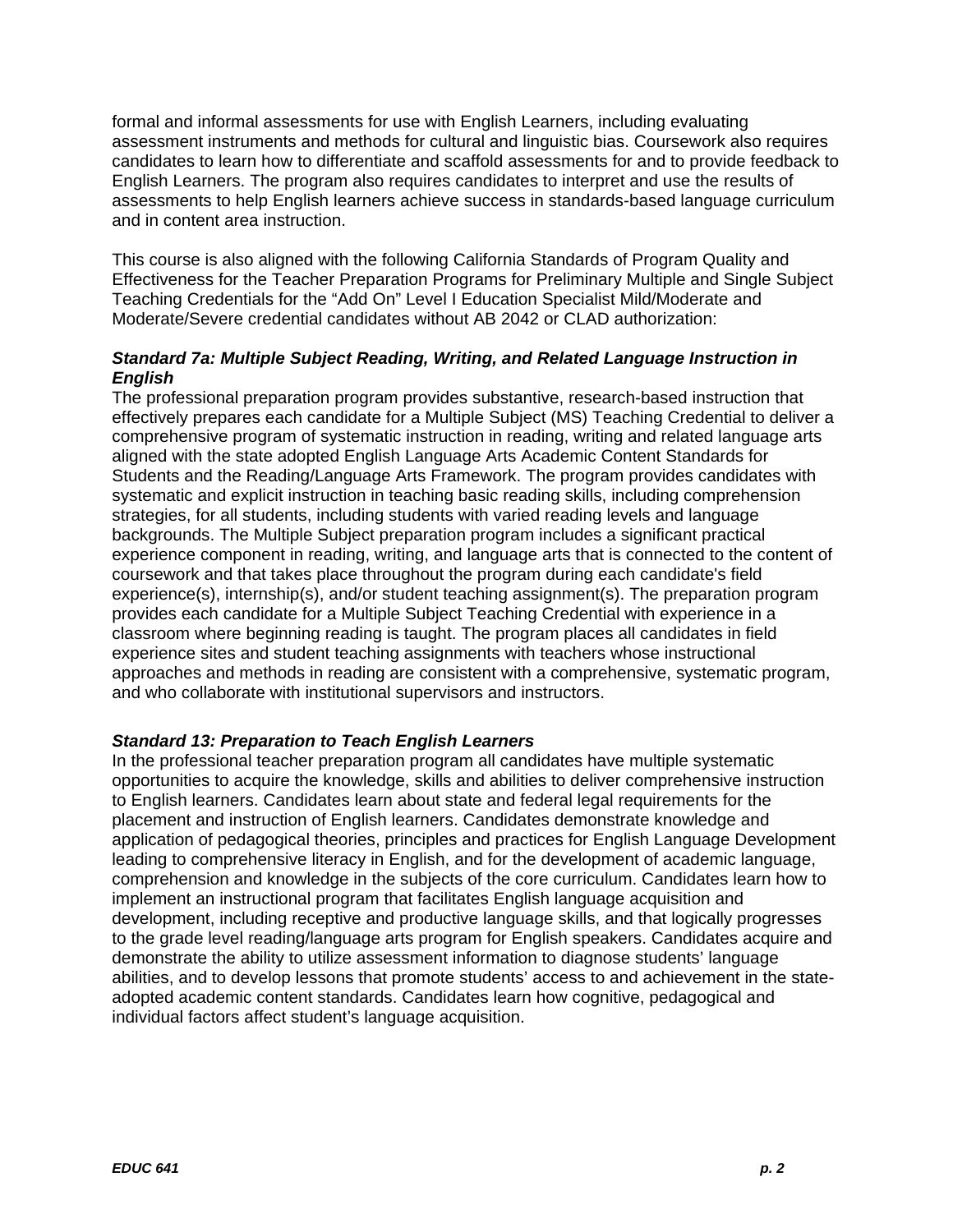## **GENERAL CONSIDERATIONS**

## **Outcomes and Standards**

The context and scope of this course are aligned with CTEL Standards as articulated by the California Commission on Teacher Credentialing (CTC), and as approved by the faculty of the School of Education. Further consideration has been given to the alignment of standards for multicultural education as articulated by the National Council for Accreditation of Teacher Education (NCATE), the Interstate New Teacher Assessment and Support Consortium (INTASC), and the National Board for Professional Teaching Standards (NBPTS).

## **Students with Disabilities Requiring Reasonable Accommodations**

Students with disabilities who require reasonable accommodations must be approved for services by providing appropriate and recent documentation to the Office of Disable Student Services (DSS). This office is located in Craven Hall 4300, and can be contacted by phone at (760) 750-4905, or TTY (760) 750-4909. Students authorized by DSS to receive reasonable accommodations should meet with their instructor during office hours or, in order to ensure confidentiality, in a more private setting.

## **CSUSM Academic Honesty Policy**

"Students will be expected to adhere to standards of academic honesty and integrity, as outlined in the Student Academic Honesty Policy. All written work and oral presentation assignments must be original work. All ideas/materials that are borrowed from other sources must have appropriate references to the original sources. Any quoted material should give credit to the source and be punctuated with quotation marks.

Students are responsible for honest completion of their work including examinations. There will be no tolerance for infractions. If you believe there has been an infraction by someone in the class, please bring it to the instructor's attention. The instructor reserves the right to discipline any student for academic dishonesty in accordance with the general rules and regulations of the university. Disciplinary action may include the lowering of grades and/or the assignment of a failing grade for an exam, assignment, or the class as a whole. Incidents of Academic Dishonesty will be reported to the Dean of Students. Sanctions at the University level may include suspension or expulsion from the University.

## **Plagiarism**

As an educator, it is expected that each student will do his/her own work, and contribute equally to group projects and processes. Plagiarism or cheating is unacceptable under any circumstances. If you are in doubt about whether your work is paraphrased or plagiarized see the Plagiarism Prevention for Students website http://library.csusm.edu/plagiarism/index.html. If there are questions about academic honesty, please consult the University catalog.

## **Appeals**

Every student has the right to appeal grades, or appeal for redress of grievances incurred in the context of any class. Disputes may be resolved informally with the professor, or through the formal grades appeal process. For the latter, consult Dr. Prado-Olmos, Associate Dean.

## **Writing**

In keeping with the All-University Writing Requirement, all 3 unit courses must have a writing component of at least 2,500 words (approximately 10 pages) which can be administered in a variety of ways.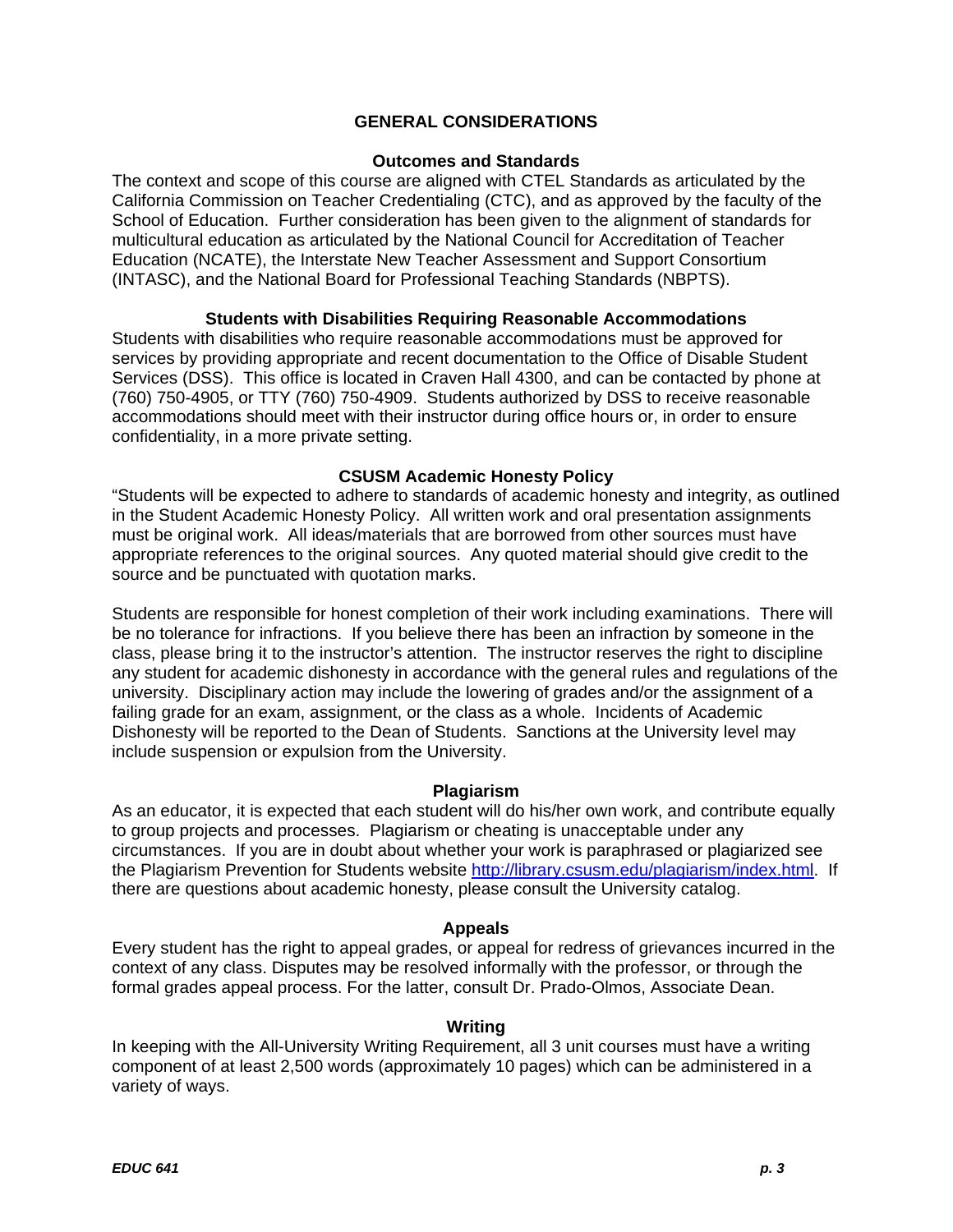## Graduate Writing Requirements

The California State University maintains a Graduation Writing Assessment Requirement (GWAR) for master's students, to be completed before Advancement to Candidacy can be approved. A student may satisfy the graduate writing requirement in one of two ways: an acceptable standardized test score, or a paper that receives a passing score as described in the GWAR rubric. Toward the goal of providing opportunity for graduate students in the College of Education to satisfy the writing requirement, all papers in all graduate classes must adhere to the rules of style (for writing and format style) detailed in the Publication Manual of the American Psychological Association, 6th Ed. (2009). This is a required textbook for all CSUSM SoE graduate courses.

## **School of Education Attendance Policy**

Due to the dynamic and interactive nature of courses in the School of Education, all students are expected to attend all classes and participate actively. At a minimum, students must attend more than 80% of class time, or s/he **may not receive a passing grade** for the course at the discretion of the instructor. Individual instructors may adopt more stringent attendance requirements. Should the student have extenuating circumstances, s/he should contact the instructor as soon as possible. (*Adopted by the COE Governance Community, December, 1997*).

## **COURSE REQUIREMENTS**

## *NOTE: I RESERVE THE RIGHT TO CHANGE, ADD TO, OR DELETE ANY MATERIAL OR ASSIGNMENT FROM THE COURSE.*

This course is structured as a graduate-level seminar. The success of a seminar is dependent upon each and every participant being prepared. My role will be to "facilitate" and to intervene as necessary to prompt a topic. I do not intend to lecture each week, or to be the focus of the class. You will work to develop your **knowledge base** through the readings, discussions and presentations.

## **Required Texts**

Perez, B. (2004). *Sociocultural Contexts of Language and Literacy*, 2<sup>nd</sup> Edition. Mahwah, NJ: Lawerence Erlbaum Associates.

Zentella, A. (2005). Building on Strength: Language and Literacy in Latino Families and Communities. New York, NY: Teachers College Press.

Publication Manual of the American Psychological Association, 6th Ed. (2009)

Selected articles/internet resources will be made available on Cougar Courses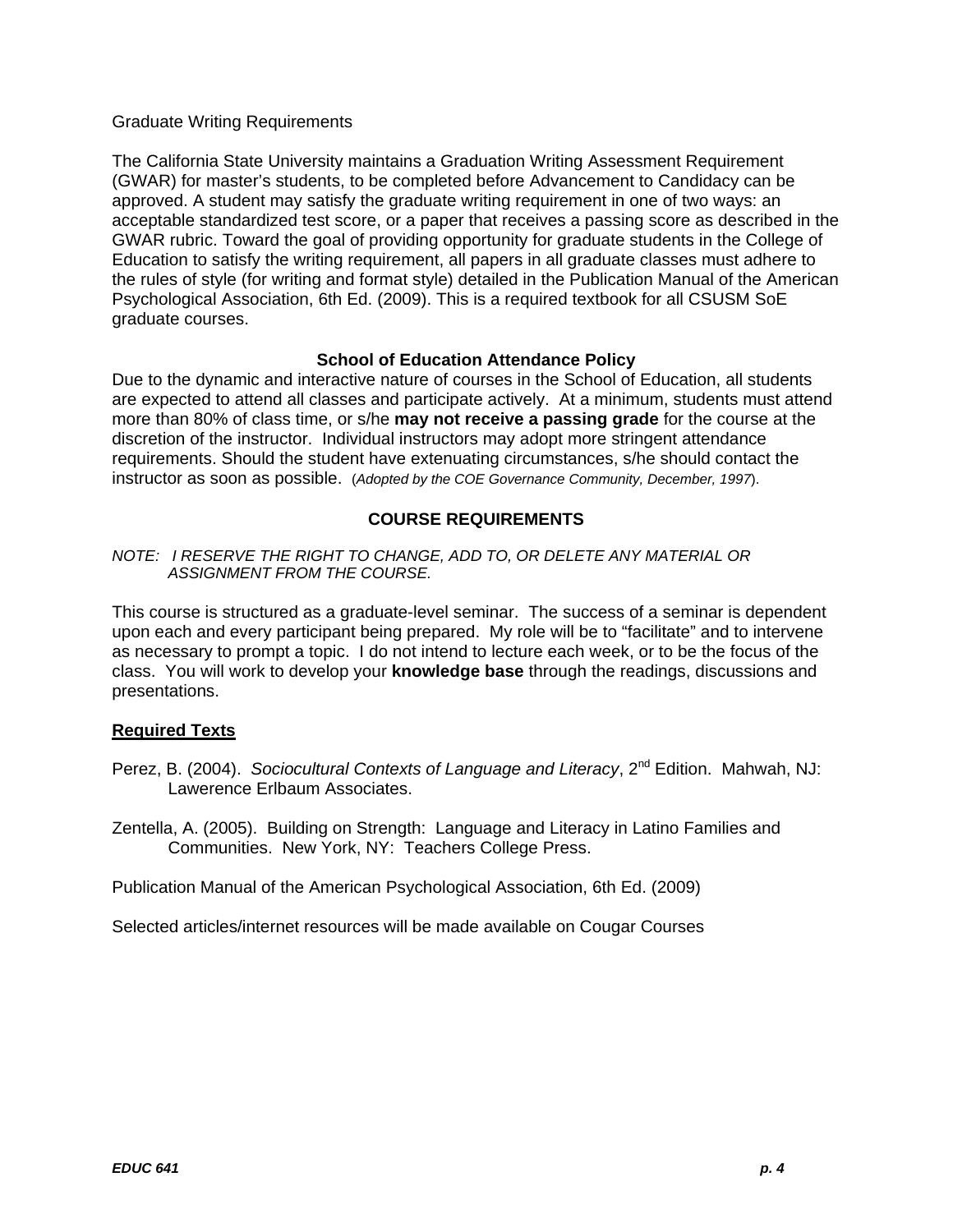## **Grading Policy**

All assignments are due on the dates indicated below. Assignments turned in late will not receive full credit. Please manage your time and plan accordingly. Assignments must be typewritten, double-spaced and with standard margins unless completed in class. Written assignments will be graded approximately 80% on content and context (detail, logic, synthesis of information, depth of analysis, etc.) and 20% on mechanics (grammar, syntax, spelling, format, uniformity of citations, etc.). All assignments should reflect graduate level composition and use APA 6<sup>th</sup> Ed. format.

The following grading scale will be used and has been modified to reflect this semester's furlough requirement:

| $93 - 100$ A |      | $77 - 79$ C+ |
|--------------|------|--------------|
| $90 - 92$    | - A  | $73 - 76$ C  |
| $87 - 89$    | - B+ | $70 - 72$ C- |
| $83 - 86$    | - B  | $60 - 69$ D  |
| $80 - 82$    | -B   | $59 - 0$     |

## **1.** Attendance and Class Participation

15 points You are expected to attend all class sessions and participate actively in discussions and activities. In order to do so, you are expected to complete all required readings by the assigned date. According to the School of Education Attendance Policy, at a minimum, students must attend more than 80% of class time, or s/he **may not receive a passing grade** for the course at the discretion of the instructor. *Missing more than one class session will result in the reduction of your grade.* Being consistently late and/or leaving class early can also lower your grade. This pertains also to online classes via Cougar Courses.

**DUE: Ongoing (**6 out of the 15 possible points for attendance and class participation are earned through Posting / Analysis / Discussion of Assigned Readings during online **Cougar Courses Sessions 3, 8 and 12**).

## **2.** Reading Discussion Leader **10 points 10 points**

Individually or in pairs, students will lead a class discussion on **two** of the required readings. Students should summarize key findings and identify 2-3 critical questions from the readings to lead the discussion. All students will submit their questions at the beginning of the class in which they lead the discussion. The amount of time for each Reading Discussion Leader to facilitate class discussion will be limited. Reading Discussion Leaders should focus on developing questions which will address the critical issues of the reading that are directly applicable to the objectives of this course. **DUE: Throughout the semester – Sign-up List is available in class** 

## **3.** Article Reports **10 points 10 points**

Individually or in pairs, students will lead a small group discussion on an article, book chapter, research report, etc. focusing on the sociocultural context of language, language use, and/or learning. Students can choose the aspects they wish to highlight for the discussion, as well as the format for presenting.

**DUE: Sessions 9 and 10 – Sign-up List is available in class** 

## 4. **Essay: What is English language development?** 10 points

For this assignment you will attempt to define language on both a theoretical and a personal level. This is an opportunity for you to express your personal feelings, but also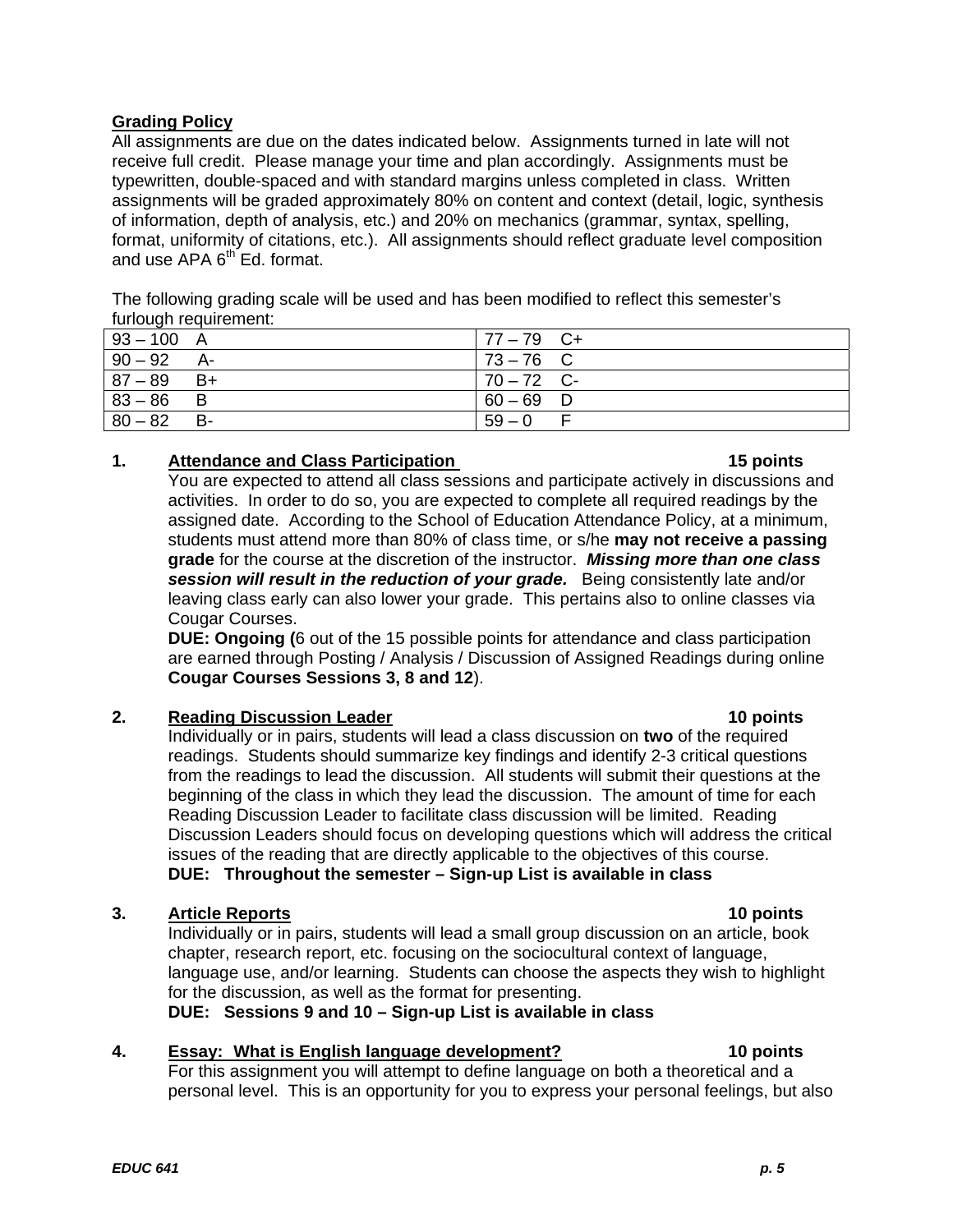to synthesize and discuss some of the readings that relate to language and literacy, as well as contexts at your school site. The following questions may help you focus your thoughts or you can pose and respond to your own questions about language:

- How would you define language?
- Can you define English language development?
- How is language development affected by the social context?
- What kinds of contexts affect language development?
- What are materials, methods and strategies used to support English proficiency?
- What is a language difference versus a disability?
- What is the relationship between language and self esteem?
- Is there thought without language? (Perspectives on Autism)

## **DUE: Session 2**

- **5. Analysis and Application of An English Learner's Assessment Data 15 points**  Identify one English Learner in your class (or at your school) for whom you will holistically examine their backgrounds, their schooling experiences (academic, social, linguistic), with a focus on assessment information on your student. Your write-up should include an analysis of the following information that you have gathered on your English Learner:
	- Obtain background information on your English Learner. What do you know about your student's life, family, community, culture, peer group, schooling history, learning styles, disability information, and other relevant information to help you best address your student's educational needs.
	- Obtain as much testing data on your English Learner as you can. Include standardized test scores – CST, CELDT, etc. as well as your in-class assessments. What is your analysis of the cultural and/or linguistic biases that may be present in the testing data you have obtained?
	- Obtain explanations for the scoring of the standardized test data that you collected. What objectives were being tested? How are the scores reported? How are the scores used at your school site – by administrators and by teachers? Are the scores used to determine placement?
	- Obtain information on how authentic and other in-class assessments are scored? For example if a reading inventory is used, what process what used? What was the rate of administration? What other types of formative and/or summative assessments were used? Running records? Checklists? Rubrics? What criteria was the English Learner assessed on? Were the assessments equitable in comparison to native-English speakers?
	- What other information can you obtain that would help you analyze your English Learner's assessment data – other support the student receives? Special program(s) (i.e. intervention, Special Education, tutorial) the student is involved in? How long? Who referred him/her? Why? If the child is in a special program is there progress monitoring being conducted to assess student's progress and effectiveness of program? What data do you have regarding these program(s)?

## **DUE: Sessions 3 (Background Information) and 8**

*Successful completion of this assignment fulfills CTEL requirements for Standard 6. Students must post this assignment to their CTEL Portfolio as evidence they have met this standard.*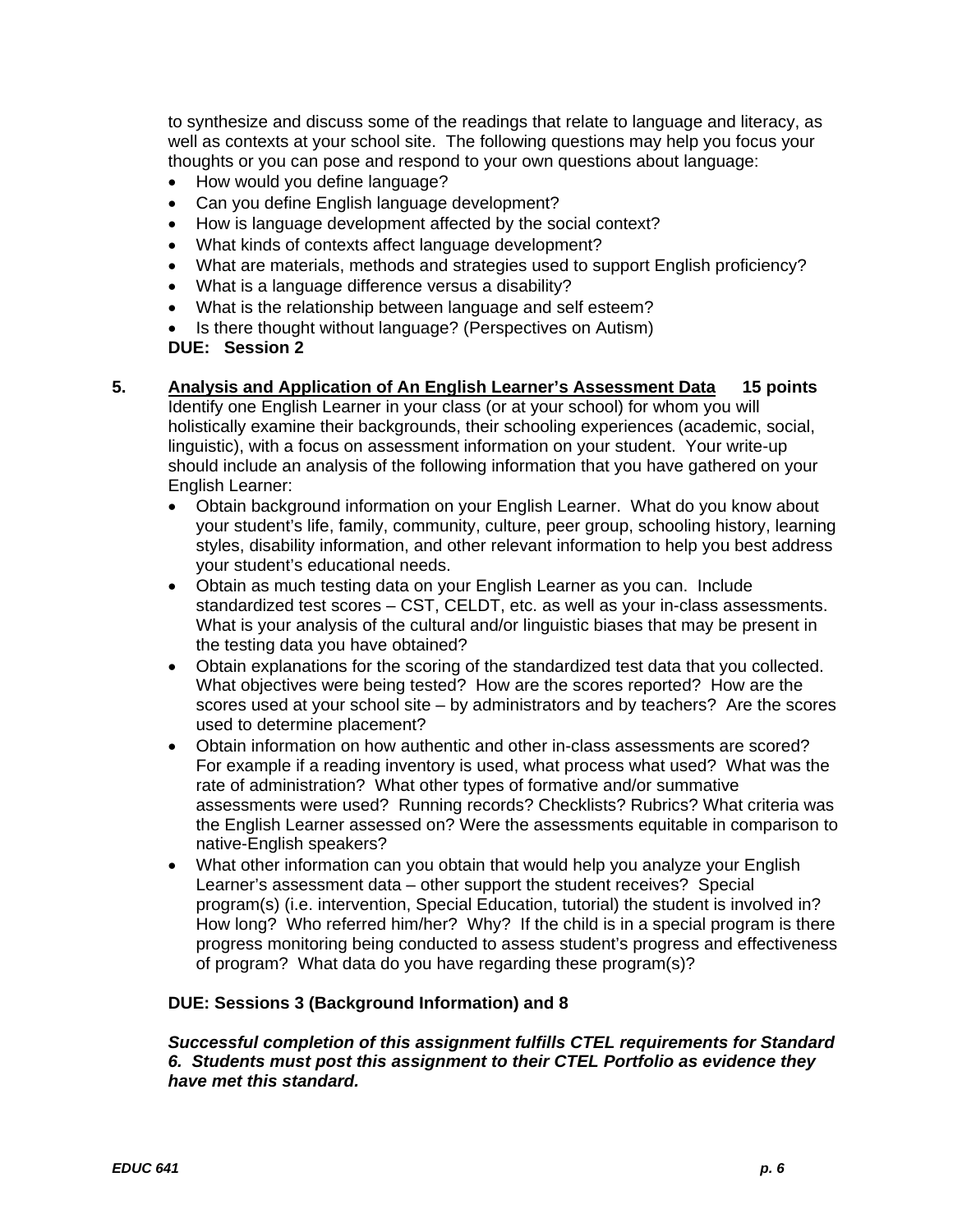- **6 Literature Review: Sociocultural Contexts of Language and Learning 40 points If you are taking this course for CTEL certification, one of the themes you write about must address English learners with a focus on assessment issues**  Using the annotated bibliographies collected in EDUC 602 and the articles, book chapters, research reports presented in class, you will analyze the resources and identify themes. As themes emerge, you will begin to organize resources you will use in a Literature Review. Your Literature Review will focus on the sociocultural aspects of language and learning that we have discussed throughout the course. Complete an 8 to 10-page paper focusing the categories identified, dividing them into sections as you would in a literature review of a thesis or project using the rubric provided. Resources must be cited and referenced according to APA criteria. A scoring rubric will be developed in class. Prepare a final PowerPoint presentation to present to class highlighting your Literature Review.
	- *a) Themes identified with articles and ideas: DUE: Session 10 (5 points)*
	- *b) Final draft of one section: DUE: Session 11 (5 points)*
	- *c) Final Paper: DUE Session 15 (20 points)*
	- *d) Final Presentation: DUE Session 15 (10 points)*

### *OR*

## **Literature Review: Supporting English Learners With and Without Disabilities 40 points**

## **Alternative Assignment Required for "Add On" Mild/Moderate and Moderate/Severe Education Specialist Credential Candidates without AB 2042 Preliminary Credentials or a CTEL Certificate**

Using websites, articles, book chapters, research reports (see sample articles, sites, and books provided by the instructor) develop a menu of supports and services that enable English learners with and without disabilities to access the core curriculum in inclusive educational settings. Include in the review a) the use of expertise of specialists and support personnel (e.g., paraprofessionals) and b) school-base structures and organizations that support English learners and students eligible for Special Education. As categories of supports emerge, organize them as you would in a thesis' Chapter 2: Literature Review. The final product is an 8 to 10-page paper organized by categories and written using APA-format conventions. Resources must be cited and referenced in APA format. A scoring rubric will be developed in class. Prepare a final PowerPoint presentation to present to class highlighting your Literature Review.

- *a) Categories identified with articles and sources: DUE: Session 10 (5 points)*
- *b) Final draft of one section: DUE: Session 11 (5 points)*
- *c) Final Paper: DUE Session 15 (20 points)*
- *d) Final Presentation: DUE Session 15 (10 points)*

## **FALL 2011 COURSE SCHEDULE**

### **Session 1: Sept. 1 Course Overview / Definition of Terms**

(Attendance and Class Discussion – **Assignment 1: 1 point**) Course Overview Definition of Terms Sociocultural Contexts of Learning Language Diversity Language Structure and Use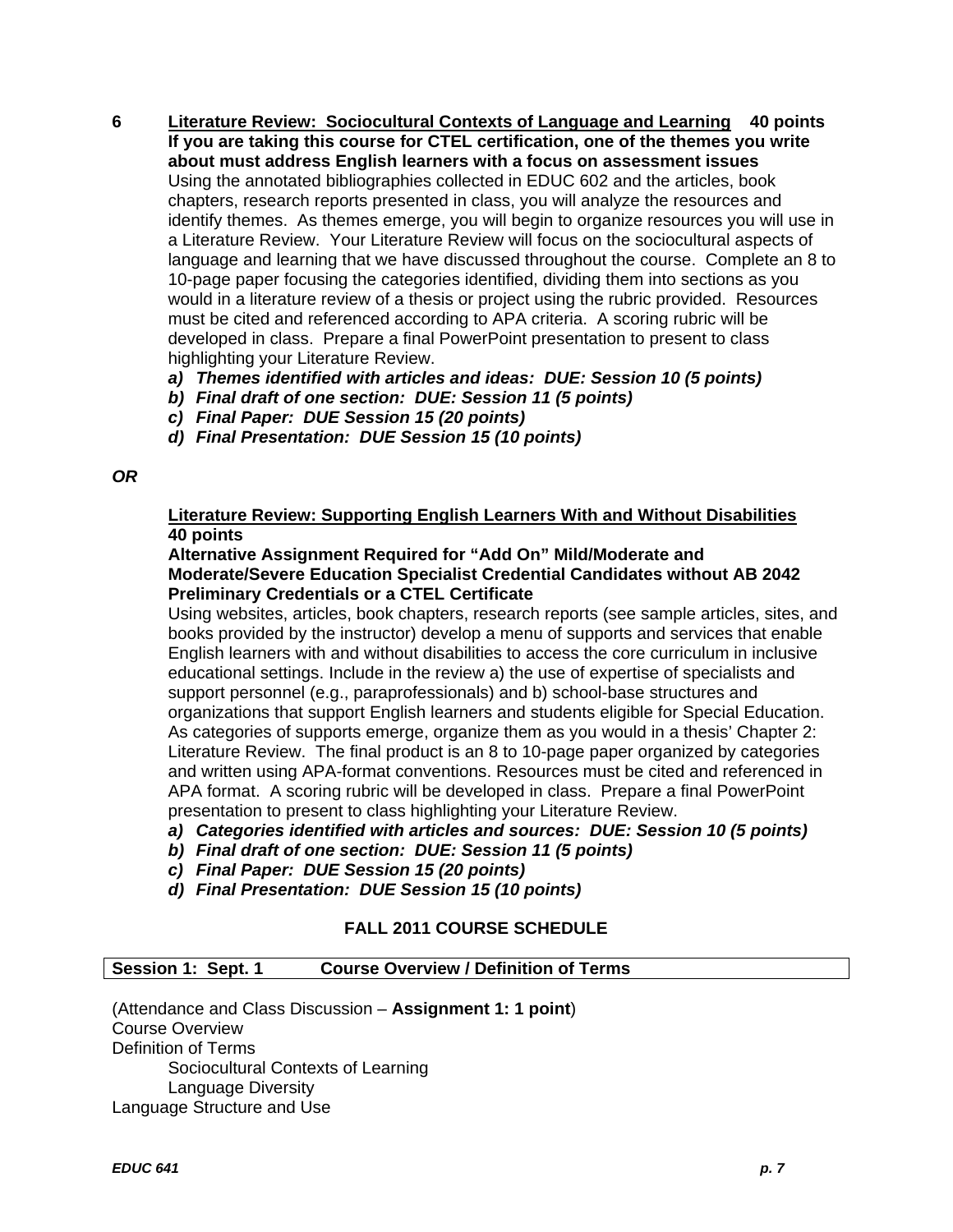Phonology, Morphology, Syntax and Semantics, Discourse, Communication

## *Assignments DUE Session 2:*

- 1. Post on Cougar Courses: Essay: What is English Language Development? **(Assignment 4: 10 Points)**
- 2. *Reading:* Perez Chapters 1 3

## **Session 2: Sept. 8 Theoretical Perspectives of Language and Literacy**

(Attendance and Class Discussion – **Assignment 1: 1 point**)

Discussion of English Language Development Essay **(Assignment 4: 10 Points)**; who "they" are at your school and who used this language. What impact does this language make

- on school culture?
- Discussion of the Readings facilitated by Reading Discussion Leaders **(Assignment 2: 10 Points)** 
	- Perez Chapters  $1 3$

Language Structure and Use

Discourse and Language Pragmatics

First and Second Language Development

Historical, Psychological, Sociocultural, Pedagogical and Political Factors Identity and Language Language Boundaries in Schools

## *Assignment DUE Session 3 (Cougar Courses):*

1. Gather background information on 1 English Learner in your class (Assignment 5). Write a paper to meet assignment requirements (See Session 3 Cougar Courses requirements).

### **Session 3: Sept. 15 Lang. Acquisition in Diverse Communities – Assessment (Cougar Courses)**

## *Cougar Courses Assignment:*

Posting **(Assignment 1: 2 points)** 

Post your paper detailing the background information on your English learner (**Assignment 5: 5 of 15 Points**).

Be sure to include in your posting:

- What do you know about your student's life, family, community, culture, peer group, schooling history, learning styles, disability information, and other relevant information to help you best address your student's educational needs?
- What California and federal laws impact students' placement and programs?
- Write a plan for how you will transform your teaching with the knowledge of your student's background (prior knowledge and cultures, academic and language) in order to meet your student's needs.

# *Assignments DUE Session 4:*

- 1. Begin collecting Assessment Data for your English Learner (include CELDT scores and ELD / SEI / SDAIE placement information)
- 2. *Reading*: Perez Chapters 4 6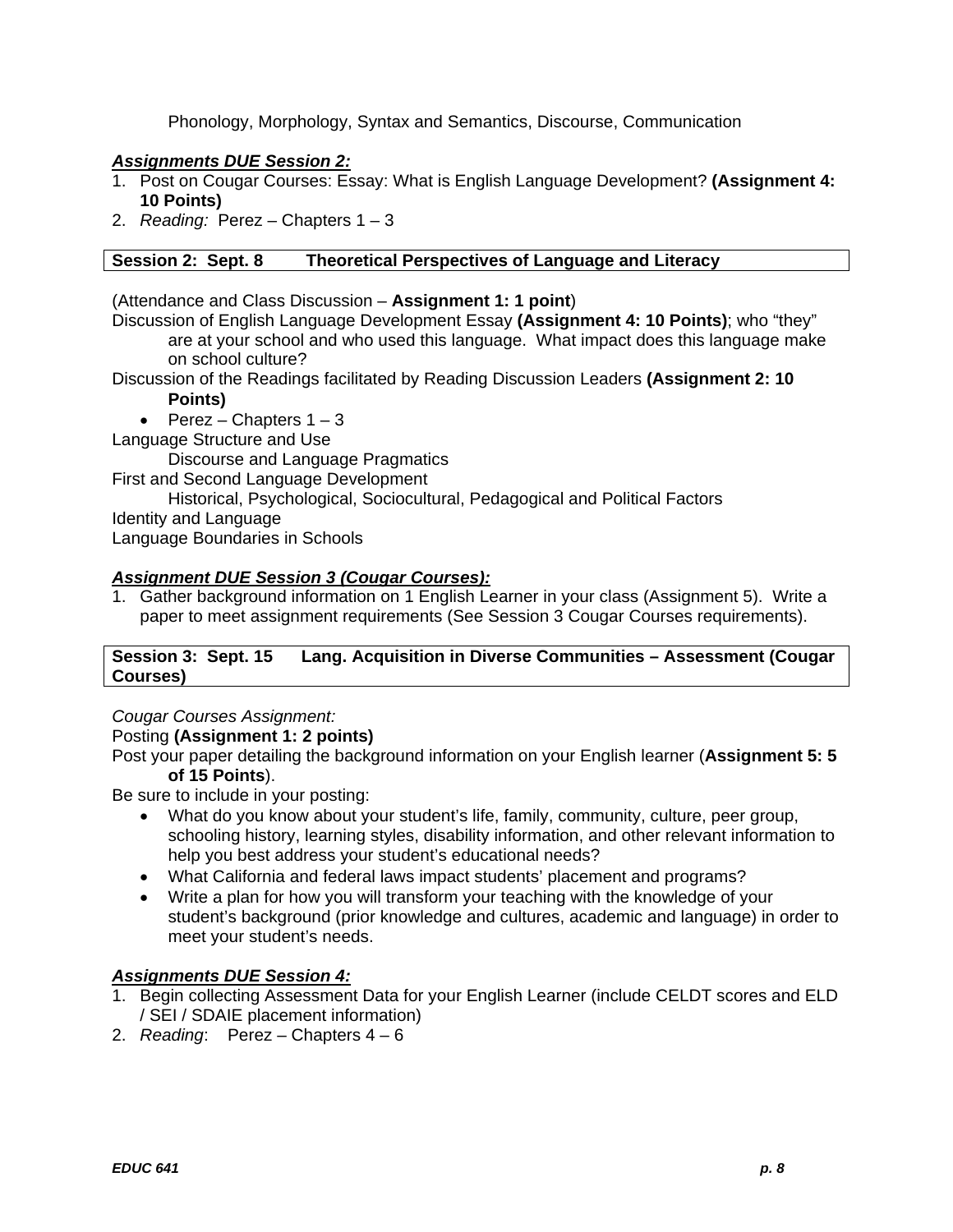### **Session 4: Sept. 22 First and Second Language Acquisition**

(Attendance and Class Discussion – **Assignment 1: 1 point**)

Discussion of the Readings facilitated by Reading Discussion Leaders **(Assignment 2: 10 Points)** 

• Perez – Chapters  $4 - 6$ 

Cultural and Linguistic Backgrounds of English Learners in California

## *Assignments DUE Session 5:*

1. *Reading:* Perez – Chapters 7 – 9 Zentella – Chapters 1 & 2

#### **Session 5: Sept. 29 Language Acquisition in Diverse Communities – Assessment**

(Attendance and Class Discussion – **Assignment 1: 1 point**)

Discussion of Readings facilitated by Reading Discussion Leaders **(Assignment 2: 10 points)** 

**Perez** – Chapters  $7 - 9$ ; Zentella – Chapters 1 & 2

Cultural and linguistic backgrounds of English learners in California

Assessment – A Critical Look at the CELDT

Assessment Issues

Analysis of CELDT Test Data and Scoring

Cultural and Linguistic Biases of Tests

English Learner Placements at Your School

### *Assignments DUE Session 6:*

- 1. Finish collecting Assessment Data for your English Learner
- 2. *Reading*: Perez Chapter 10

Zentella – Chapters 3 & 4

**Session 6: Oct. 6 Lang. Acquisition in Diverse Communities – Assessment** 

(Attendance and Class Discussion – **Assignment 1: 1 point**)

Discussion of the Readings facilitated by Reading Discussion Leaders **(Assignment 2: 10 points)** 

 Perez – Chapter 10; Zentella – Chapters 3 & 4 Instructional Methods for English Learners Assessment of English Learners Across Content Areas

## *Assignment DUE Session 7:*

1. *Reading:* Perez – Chapters 11 & 12 Zentella – Chapters 5 & 6

### **Session 7: Oct. 13 Language Diversity and A Social Justice Curriculum**

(Attendance and Class Discussion – **Assignment 1: 1 point**)

Discussion of the Readings facilitated by Reading Discussion Leaders **(Assignment 2: 10 points)** 

**Perez** – Chapters 11 & 12, Zentella – Chapters  $5 & 6$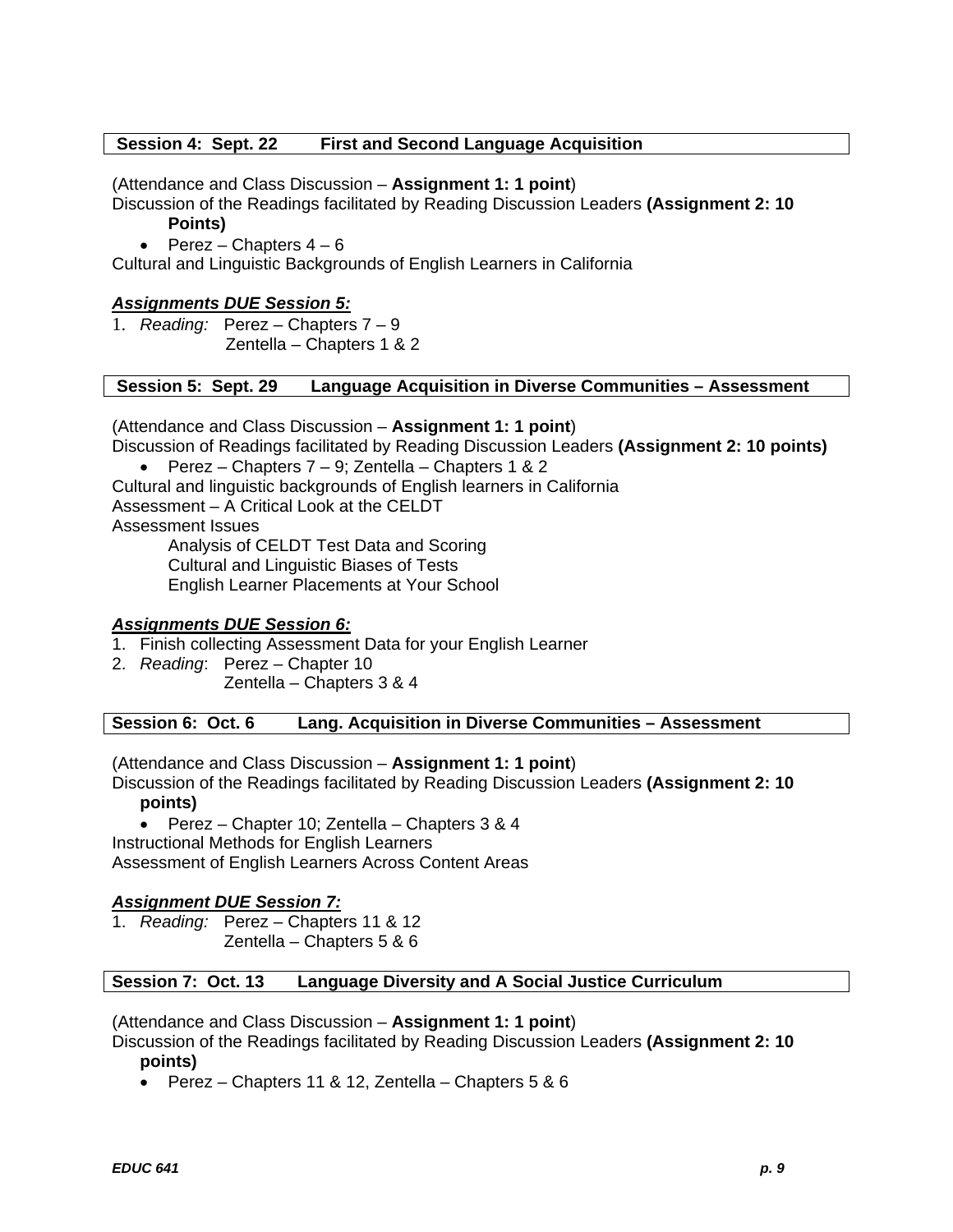The Politics of Language

English as the Official Language Canadian and European Examples of "Official" Languages

## *Assignment DUE Session 8 (Cougar Courses):*

1. Analysis and Application of an English Learner's Assessment Data (Assignment 5)

## **Session 8: Oct. 20 Lang. Acquisition in Diverse Communities – Assessment (Cougar Courses)**

## *Cougar Courses Assignment:*

## Posting **(Assignment 1: 2 points)**

Analysis of English Learners' Assessment Data (**Assignment 5: 10 of 15 points**)

- Post your Data report on Cougar Courses
- Read another colleague's Assessment Data report
- Compare and contrast your English Learner with the EL highlighted in your colleague's report
- What trends do you find in the data commonalities as well as what is missing from your data analyses
- Post your response within Assignment 5b on Cougar Courses

## *Assignment DUE Session 9:*

1. Group 1 Article Reports (Assignment 3)

## **Session 9: Oct. 27 Language Diversity and A Social Justice Curriculum**

(Attendance and Class Discussion – **Assignment 1: 1 point**) Presentation of Article Reports: Group 1 (**Assignment 3: 10 points**) Debriefing of English Learner Assessment Data Assignment

## *Assignments DUE Session 10:*

- 1. Post Themes/Categories identified with articles and ideas (Assignment 6a)
- 2. Group 2 Article Reports (Assignment 3)

### **Session 10: Nov. 3 Language Diversity and A Social Justice Curriculum**

(Attendance and Class Discussion – **Assignment 1: 1 point**) Presentation of Article Reports: Group 2 (**Assignment 3: 10 points**) Teaching Scenarios - Classroom activities that value students' cultures and languages Post Themes/Categories identified with articles and sources (**Assignment 6: 5 Points**)

## *Assignments DUE Session 11 (Cougar Courses):*

- 1. Final draft of one section of Literature Review (Assignment 6b)
- 2. *Reading:* Zentella Chapters 7 9

### **Session 11: Nov.10 Critical Analysis of Our Work**

(Attendance and Class Discussion – **Assignment 1: 1 point**)

Discussion of the Readings facilitated by Reading Discussion Leaders **(Assignment 2: 10 points)**